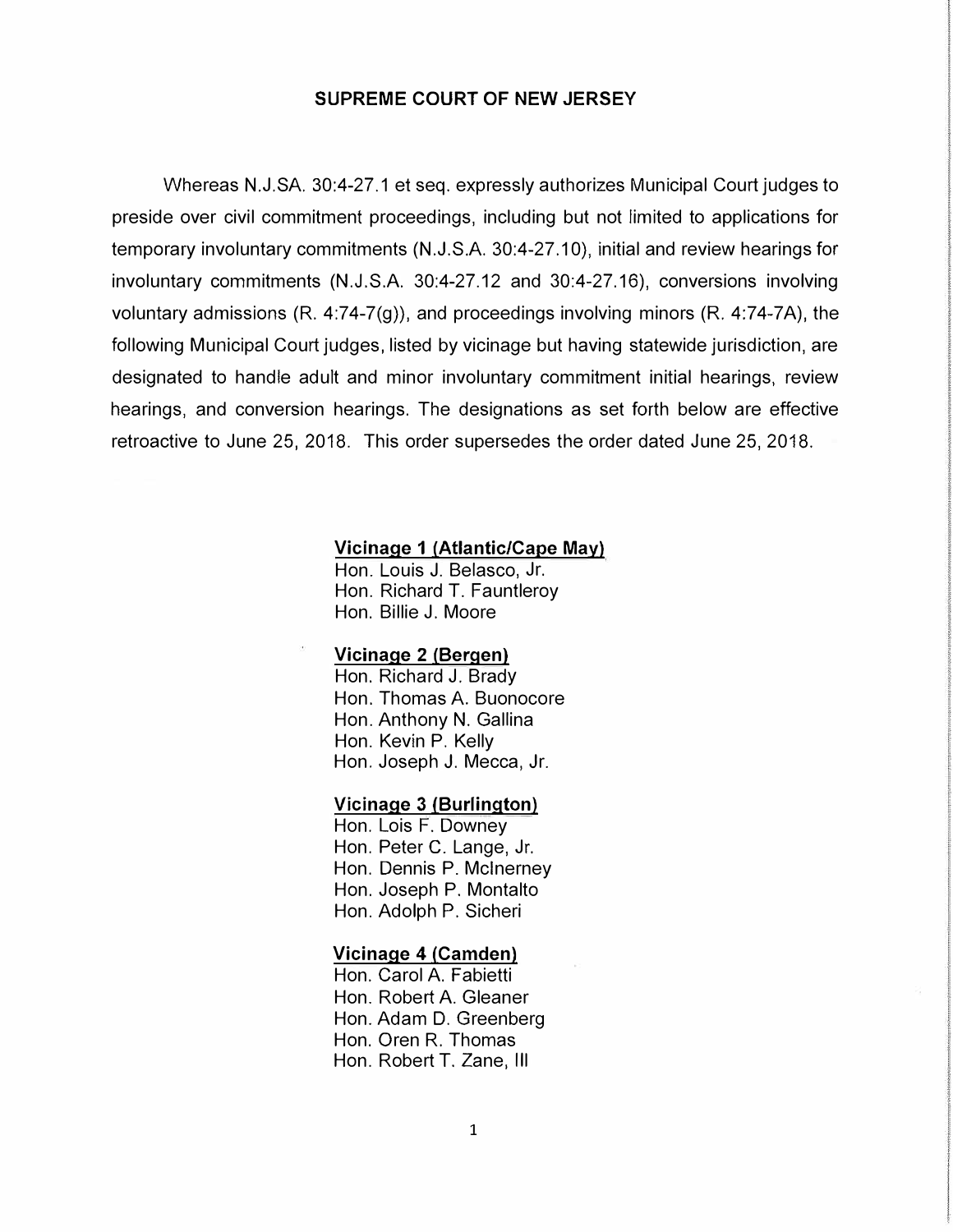# **Vicinage 5 {Essex)**

Hon. Nicholas S. Brindisi Hon. Sherwin G. Campbell Hon. Donald L. O'Connor

## **Vicinage 6 {Hudson)**

Hon. Carlo Abad Hon. Frank T. Carpenter, Ill Hon. Ramy A. Eid Hon. Cataldo F. Fazio Hon. Margaret M. Marley

# **Vicinage 7 {Mercer)**

Hon. Harold W. George

#### **Vicinage 8 {Middlesex)**

Hon. Mark J. Cassidy Hon. Christine M. Heitmann Hon. Spero A. Kalambakas Hon. Joseph A. Lombardi

## **Vicinage 9 {Monmouth)**

Hon. James E. Berube, Jr. Hon. Louis Garippo, Jr. Hon. Frank J. LaRocca Hon. James M. Newman

# **Vicinage 10 {Morris/Sussex)**

Hon. Michael A. Carlucci Hon. Ira A. Cohen Hon. Joseph E. Deming Hon. Glenn T. Gavan Hon. John A. Paparazzo Hon. Andrew M. Wubbenhorst

**International Accessories** 

**Washington** likoloogisteksiinde

#### **Vicinage 11 {Passaic)**

Hon. Louis P. Mellinger

#### **Vicinage 12 {Union)**

Hon. Jennie Berlinski Hon. John J. Callahan Hon. Mark J. Cassidy Hon. Richard Obuch Hon. Daniel J. Russell